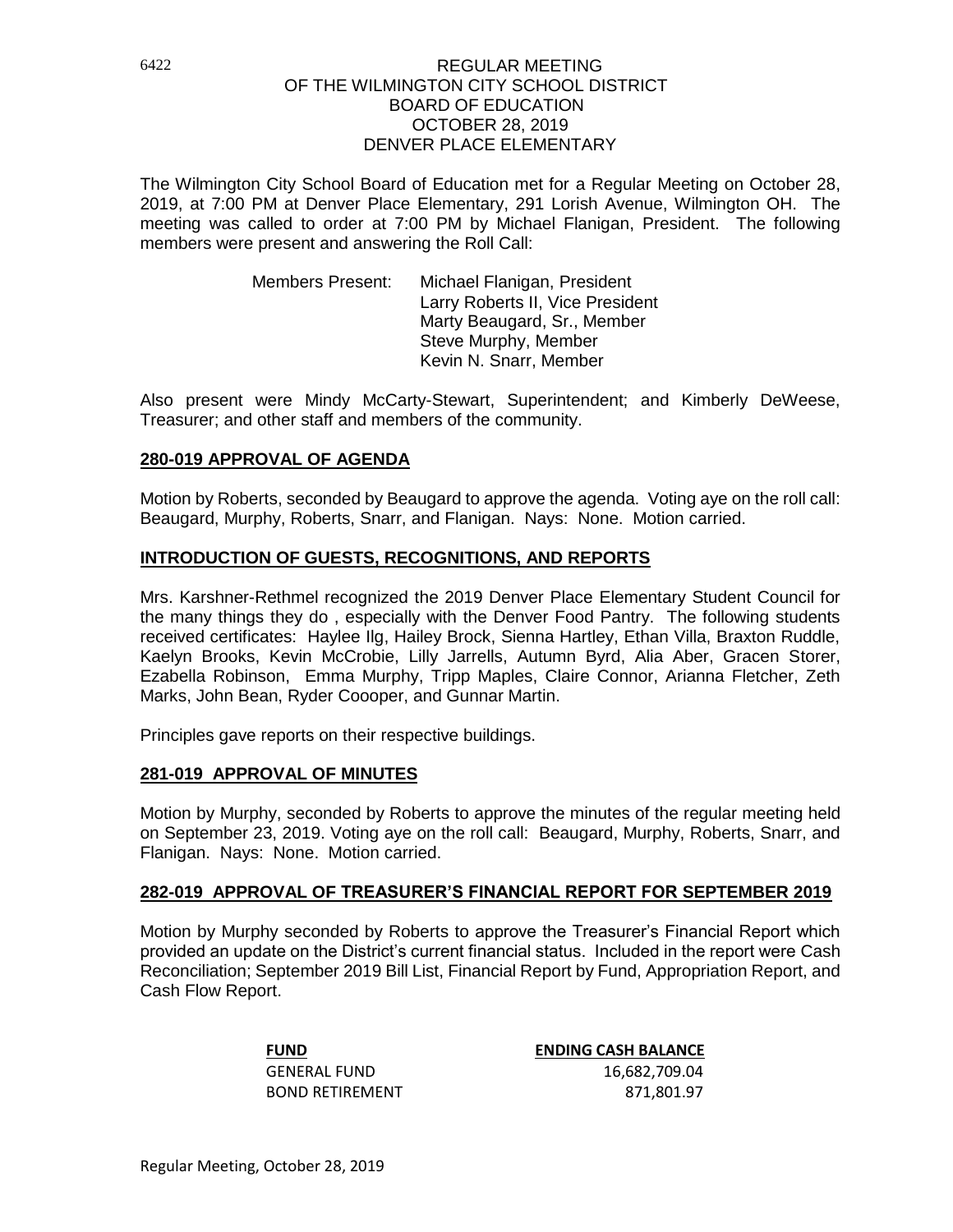| PERMANENT IMPROVEMENT                 | 51,098.27         |
|---------------------------------------|-------------------|
| LUNCH ROOM                            | (97, 685.59)      |
| PRINCIPALS' FUNDS                     | 108,320.46        |
| <b>LOCAL GRANTS</b>                   | 46,158.30         |
| <b>TOURNAMENT FUND</b>                | 0.00              |
| <b>CLASSROOM FACILITIES (.5 MILL)</b> | 614,483.96        |
| <b>STUDENT ACTIVITIES</b>             | 103,973.61        |
| <b>ATHLETICS</b>                      | 34,837.22         |
| <b>ATHLETICS FUNDRAISERS</b>          | 37,036.85         |
| STATE AND FEDERAL GRANTS              | $(213, 664.13)^*$ |
| <b>TOTAL OF ALL FUNDS</b>             | 18,239,069.96     |
| . .                                   |                   |

\*Federal Funds have been requested.

Voting aye on the roll call: Beaugard, Murphy, Roberts, Snarr, and Flanigan. Nays: None. Motion carried.

# **283-019 APPROVAL OF AMENDED CERTIFICATE #2 FOR FY2020**

Motion by Murphy, seconded by Roberts to approve Amended Certificate #2 for FY2020 which represents final estimates of resources for the district. This was approved by the Clinton County Auditor on October 16, 2019. Voting aye on the roll call: Beaugard, Murphy, Roberts, Snarr, and Flanigan. Nays: None. Motion carried.

## **284-019 APPROVAL OF TRANSFER / CLINTON CO FOUNDATION SCHOOL SUPPLY GRANT / FY2020**

Motion by Murphy, seconded by Roberts to approve a transfer of \$850 from the Clinton County Foundation School Supply Grant to the General Fund to pay scholarships for Chromebook fees of students that qualify.

019-9212 CFF Grant to 001 General Fund \$850

Voting aye on the roll call: Beaugard, Murphy, Roberts, Snarr, and Flanigan. Nays: None. Motion carried.

#### **285-019 APPROVAL OF STUDENT WELLNESS & SUCCESS GRANT / APPROPRIATION / FY2020**

Motion by Murphy, seconded by Roberts to approve the Student Wellness & Success Grant Fund and Appropriation for FY2020.

467-9020 Student Wellness & Success Grant \$955,973.41

Voting aye on the roll call: Beaugard, Murphy, Roberts, Snarr, and Flanigan. Nays: None. Motion carried.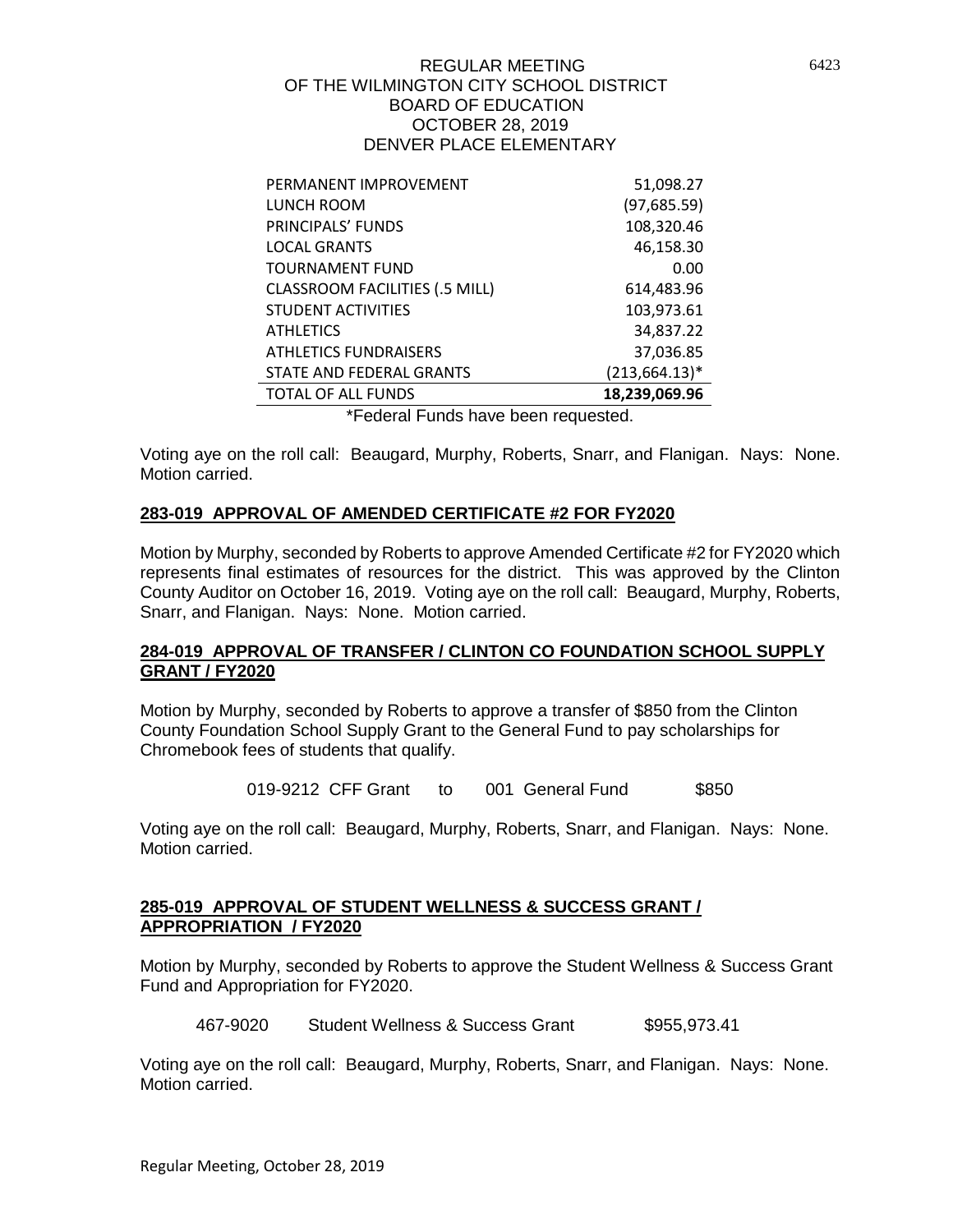### **286-019 APPROVAL OF FY2019 FEDERAL GRANTS CARRYOVER TO FY2020**

Motion by Murphy, seconded by Roberts to approve the FY2019 federal grants carryover to FY2020.

| Title I                                  | \$87,572.53 |
|------------------------------------------|-------------|
| <b>II-A Improving Teacher Quality</b>    | \$8,940.76  |
| IV-A Student Support & Achievement       | \$4,180.13  |
| <b>Early Childhood Special Education</b> | \$2,122.24  |

Voting aye on the roll call: Beaugard, Murphy, Roberts, Snarr, and Flanigan. Nays: None. Motion carried.

### **287-019 APPROVAL OF DISPOSALS**

Motion by Murphy, seconded by Roberts to approve a listing of inventory to be disposed of and removed from the inventory system. Voting aye on the roll call: Beaugard, Murphy, Roberts, Snarr, and Flanigan. Nays: None. Motion carried.

#### **288-019 APPROVAL OF DONATION / 2019-20**

Motion by Murphy, seconded by Roberts to approve a \$100 donation from Jack and Cheryl Neuenschwander to the Wilmington City Bands. Voting aye on the roll call: Beaugard, Murphy, Roberts, Snarr, and Flanigan. Nays: None. Motion carried.

#### **289-019 APPROVAL OF CONTRACT / SOLUTIONS**

Motion by Roberts, seconded by Murphy to approve a contract with *Solutions Community Counseling and Recovery Centers* to expand their on-site behavioral health services at Holmes Elementary. The contract will be in effect from October 2019 through May 21, 2019. Voting aye on the roll call: Beaugard, Murphy, Roberts, Snarr, and Flanigan. Nays: None. Motion carried.

# **290-019 APPROVAL OF OVERNIGHT FIELD TRIP / FFA**

Motion by Beaugard, seconded by Murphy to approve an overnight field trip for FFA students to attend the *212, 360 Leadership Conference* in Dublin, OH. Students will leave Wilmington on January 18, 2020 and return on January 19, 2020. Voting aye on the roll call: Beaugard, Murphy, Roberts, Snarr, and Flanigan. Nays: None. Motion carried.

### **291-019 APPROVAL TO ADOPT NEW BOARD POLICIES, 1st READING / 1615, 7440.03, 8403**

Motion by Beaugard, seconded by Murphy to adopt three (3) new Board Policies:

*Policy 1615 - Use of Tobacco by Administrators* includes language that is compatible with the Ohio Department of Health's Tobacco Use Prevention and Cessation Program Initiative.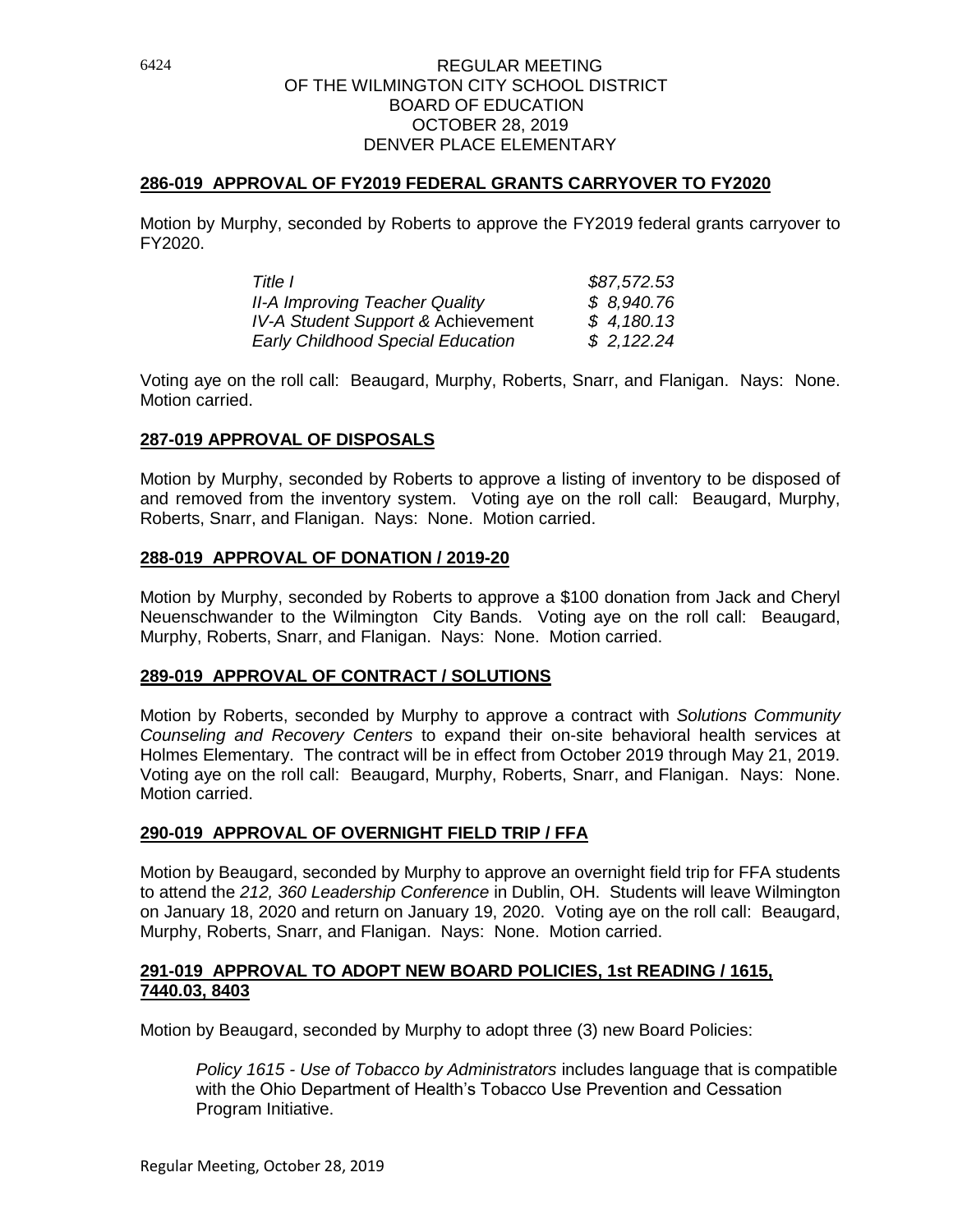*Policy 7440.03 - Small Unmanned Aircraft Systems* that is compliant with current Ohio High School Athletic Association (OHSAA) bylaws.

*Policy 8403 - School Resource Officer* sets the parameters for hiring or contracting services for a School Resource Officer.

Voting aye on the roll call: Beaugard, Murphy, Roberts, Snarr, and Flanigan. Nays: None. Motion carried.

### **292-019 APPROVAL OF REVISIONS TO BOARD POLICIES, 1st READING / 1310, 1340, 2431, 5113.02, 5200, 5230, 5350, 5460, 7300, 7434, 8462, 8500**

Motion by Beaugard, seconded by Murphy to approve revisions to Board Policies 1310, 1340, 2431, 5113.02, 5200, 5230, 5350, 5460, 7300, 7434, 8462, and 8500. The revisions reflect the current state of law and should be adopted to maintain accurate policies. This is the first reading. Voting aye on the roll call: Beaugard, Murphy, Roberts, Snarr, and Flanigan. Nays: None. Motion carried.

# **293-019 APPROVAL OF REPLACEMENTS TO BOARD POLICIES, 1st READING / 3215, 4215, 5512**

Motion by Beaugard, seconded by Murphy to approve replacements for three (3) Board Policies: 3215, 4215, 5512. These policies are recommended for replacement to include language that is compatible with the Ohio Department of Health's (ODH) Tobacco Use Prevention and Cessation Program initiative. This is the first reading. Voting aye on the roll call: Beaugard, Murphy, Roberts, Snarr, and Flanigan. Nays: None. Motion carried.

# **294-019 APPROVAL OF NEW POSITION / CAMPUS SUPERVISOR**

Motion by Murphy, seconded by Roberts to approve the new classified position of Campus Supervisor for the middle and high school campuses. The Campus Supervisor supervises and supports students to maintain a safe, orderly and productive learning environment. The campus supervisor monitors hallways, parking lots, assemblies, cafeterias, and other common areas used by students and collaborates and communicates closely with the administrative team to maintain a productive learning environment. Salary and benefits as per the OAPSE negotiated agreement, following the Wilmington Success Facilitator salary schedule.

Voting aye on the roll call: Beaugard, Murphy, Roberts, Snarr, and Flanigan. Nays: None. Motion carried.

# **295-019 APPROVAL/RESCINDING OF SUPPLEMENTAL CONTRACTS / 2019-20**

Motion by Beaugard, seconded by Murphy to approve/rescind the following supplemental contracts for the 2019-20 school year pending completion of all requirements for employment.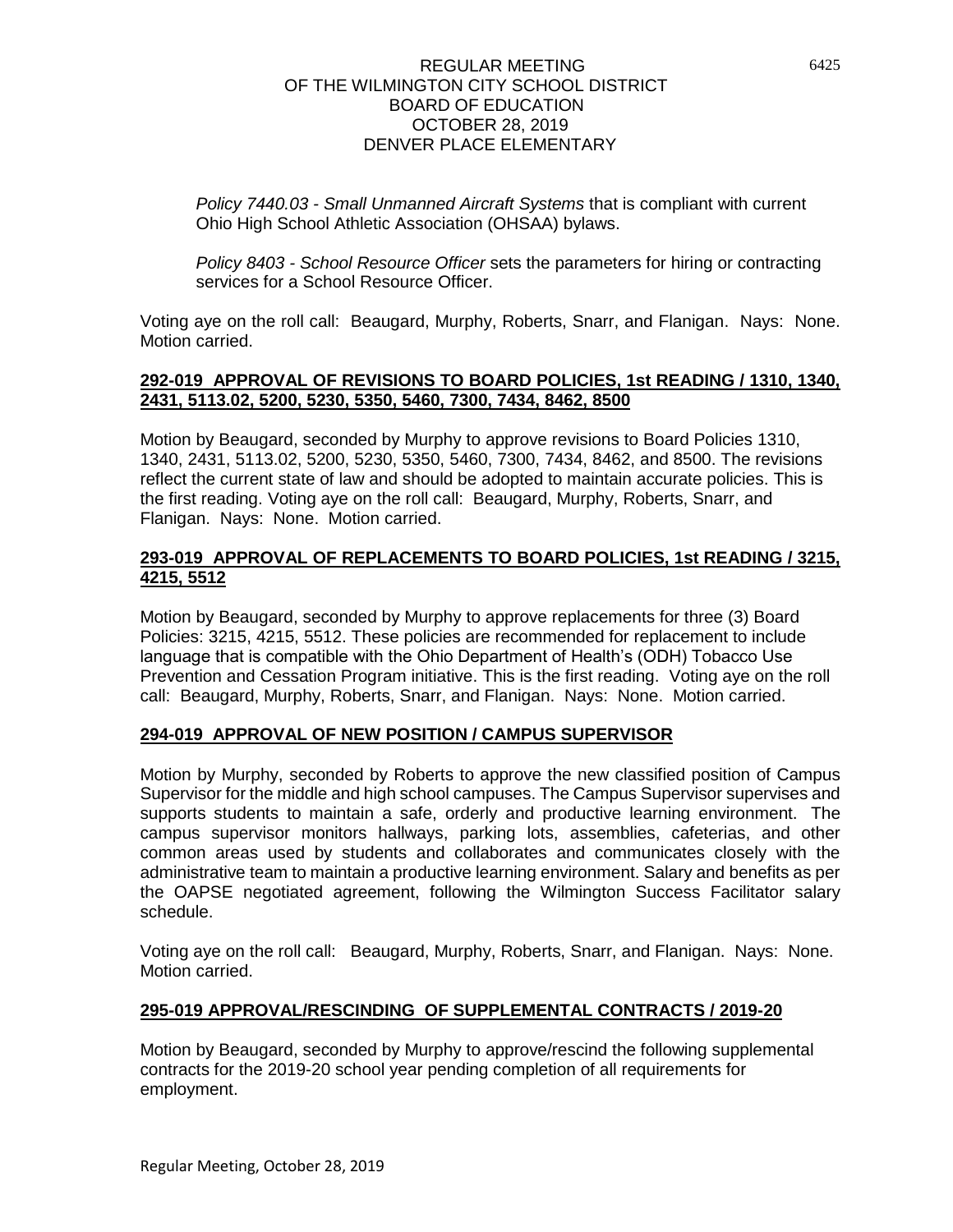| <b>Bowling Asst Coach</b> | \$1,507.00 |
|---------------------------|------------|
|                           |            |
|                           |            |
| Bowling Coach (.5)        | \$1,196.00 |
| Bowling Coach (.5)        | \$1,196.00 |
| Bowling Asst Coach (.5)   | \$753.50   |
| Bowling Asst Coach (.5)   | \$753.50   |
| 7th Grade Boys Basketball | \$2,392.00 |
|                           |            |

Voting aye on the roll call: Beaugard, Murphy, Roberts, Snarr, and Flanigan. Nays: None. Motion carried.

## **296-019 APPROVAL OF EMPLOYMENT OF ONE-YEAR LIMITED CONTRACT / AUXILIARY TEACHER / 2019-20**

Motion by Beaugard, seconded by Murphy to approve the employment of *Heather Harmon* as a part-time auxiliary teacher for the Wilmington Christian Academy effective September 26, 2019. Salary as per the WEA negotiated agreement and calculated on 148 days at 48% or 18 hrs. per week. Salary and benefits paid from the auxiliary services funds received from the Ohio Department of Education. Voting aye on the roll call: Beaugard, Murphy, Roberts, Snarr, and Flanigan. Nays: None. Motion carried.

# **297-019 APPROVAL OF LONG-TERM SUBSTITUTE / EHLERS / 2019-20**

Motion by Beaugard, seconded by Murphy to approve *Joanna Ehlers* as a long-term substitute effective 10/8/2019 for the remainder of the 2019-20 school year as a 6th grade Science Teacher at Wilmington Middle School. Voting aye on the roll call: Beaugard, Murphy, Roberts, Snarr, and Flanigan. Nays: None. Motion carried.

# **298-019 APPROVAL OF LONG-TERM SUBSTITUTE / MCGINNIS / 2019-20**

Motion by Beaugard, seconded by Murphy to approve *Toni McGinnis* as a long-term substitute effective 10/29/19 through 11/19/19 for Kristin Lewis, ELA at Wilmington Middle School. Voting aye on the roll call: Beaugard, Murphy, Roberts, Snarr, and Flanigan. Nays: None. Motion carried.

# **299-019 APPROVAL OF EMPLOYMENT / SUBSTITUTE TEACHERS / 2019-20**

Motion by Beaugard, seconded by Murphy to approve the employment of the following substitute teachers on an as needed basis for the 2019-20 school year. Salary will be at the board approved substitute rate.

> *Zach Bloom Ethel Roeper Toni McGinnis Amy Zurface*

*Nicea Bray Daniel "Alex" Trevino*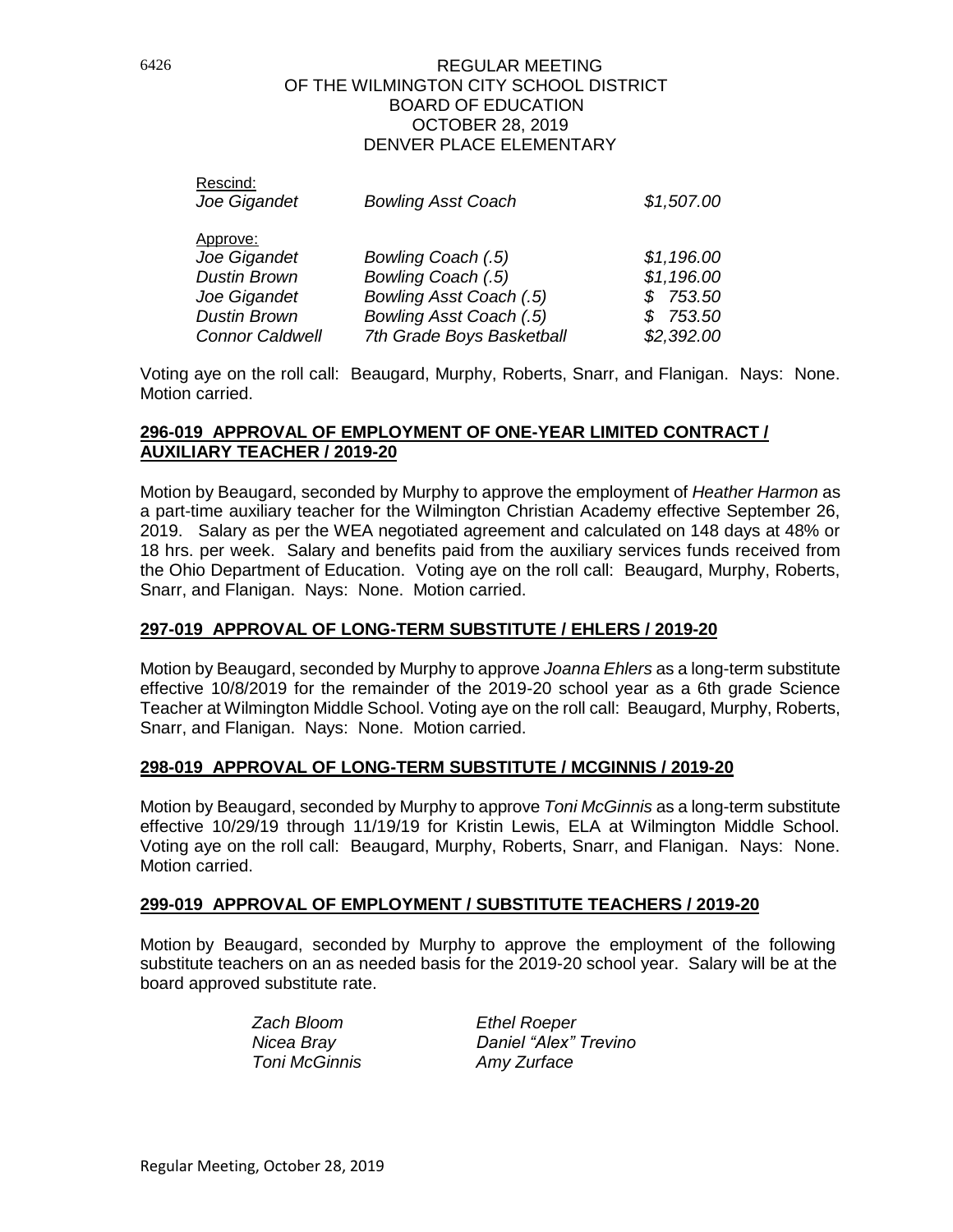Voting aye on the roll call: Beaugard, Murphy, Roberts, Snarr, and Flanigan. Nays: None. Motion carried.

## **300-019 APPROVAL OF UNPAID LEAVE / RAINS / 2019-20**

Motion by Beaugard, seconded by Murphy to approve two days of unpaid leave for *Taylor Rains, Counselor at Holmes,* on October 29 and October 30, 2019. Voting aye on the roll call: Beaugard, Murphy, Roberts, Snarr, and Flanigan. Nays: None. Motion carried.

### **301-019 APPROVAL OF EMPLOYMENT / SUBSTITUTE AIDE / 2019-20**

Motion by Murphy, seconded by Beaugard to approve *Katrina Vickers* as substitute aide effective October 9, 2019 for the 2019-20 school year pending completion of all requirements of employment. Voting aye on the roll call: Beaugard, Murphy, Roberts, Snarr, and Flanigan. Nays: None. Motion carried.

### **302-019 APPROVAL OF TRANSPORTATION ROUTE ADJUSTMENTS / 2019-20**

Motion by Murphy, seconded by Beaugard to approve the following transportation route time adiustments effective October 14, 2019.

| <b>Yvette Lykins</b> | Route 6 from 7 hrs. to 6.25 hrs. daily                   |
|----------------------|----------------------------------------------------------|
| <b>Yvette Lykins</b> | Pre-school route from 1.5 hrs. to 2 hrs. daily           |
| Leslie Stone         | Route 22 from 6.75 hrs. to 6.5 hrs. daily                |
| Leslie Stone         | Pre-school aide from 1.5 hrs. to 2 hrs. daily            |
| Tammy Rayson         | Route 16 from 6.75 hrs. to 6.5 hrs. daily                |
| Donna Roberts        | Route 23 from 6.75 hrs. to 6.5 hrs. daily                |
| Susan McGowan        | Route 8 from 7 hrs. to 6.75 hrs. daily                   |
| Jay Schroeder        | Route 18 from 6.25 hrs. to 6 hrs. daily                  |
| Patricia Carrel      | Route 13 from 6 hrs. to 5.5 hrs. daily                   |
| Patricia Carrel      | Additional run from WHS to Laurel Oaks - .5 hrs. daily   |
| Bryan Rhoads         | From Route 20 to Van Driver - 6 hrs. to 6.5 hrs. daily   |
| Bryan Rhoads         | Laurel Oaks mid-day run eliminated (previously 1 hr)     |
| Dori Ann Allen       | Route 33 from 5.5 hrs. to 5.75 hrs. daily                |
| <b>Paul Clark</b>    | Route 30 from 6.75 hrs. to 6.25 hrs. daily               |
| Eric Cole            | Route 9 from 6 hrs. to 5.5 hrs. daily                    |
| Amy Messer           | Route 10 from 5.5 hrs. to 5.75 hrs. daily                |
| John Smith           | From Van Driver to Route 20 - 6.5 hrs. to 5.5 hrs. daily |

Voting aye on the roll call: Beaugard, Murphy, Roberts, Snarr, and Flanigan. Nays: None. Motion carried.

#### **303-019 APPROVAL OF EMPLOYMENT / AUXILIARY SECRETARY / 2019-20**

Motion by Murphy, seconded by Beaugard to approve *Robin Graff* as a part-time auxiliary secretary for the Wilmington Christian Academy effective September 26, 2019. Salary as per the OAPSE negotiated agreement (elementary secretary classification, Step 0) and calculated on 155 days at 4 hours per day. Salary and benefits paid from the auxiliary services funds